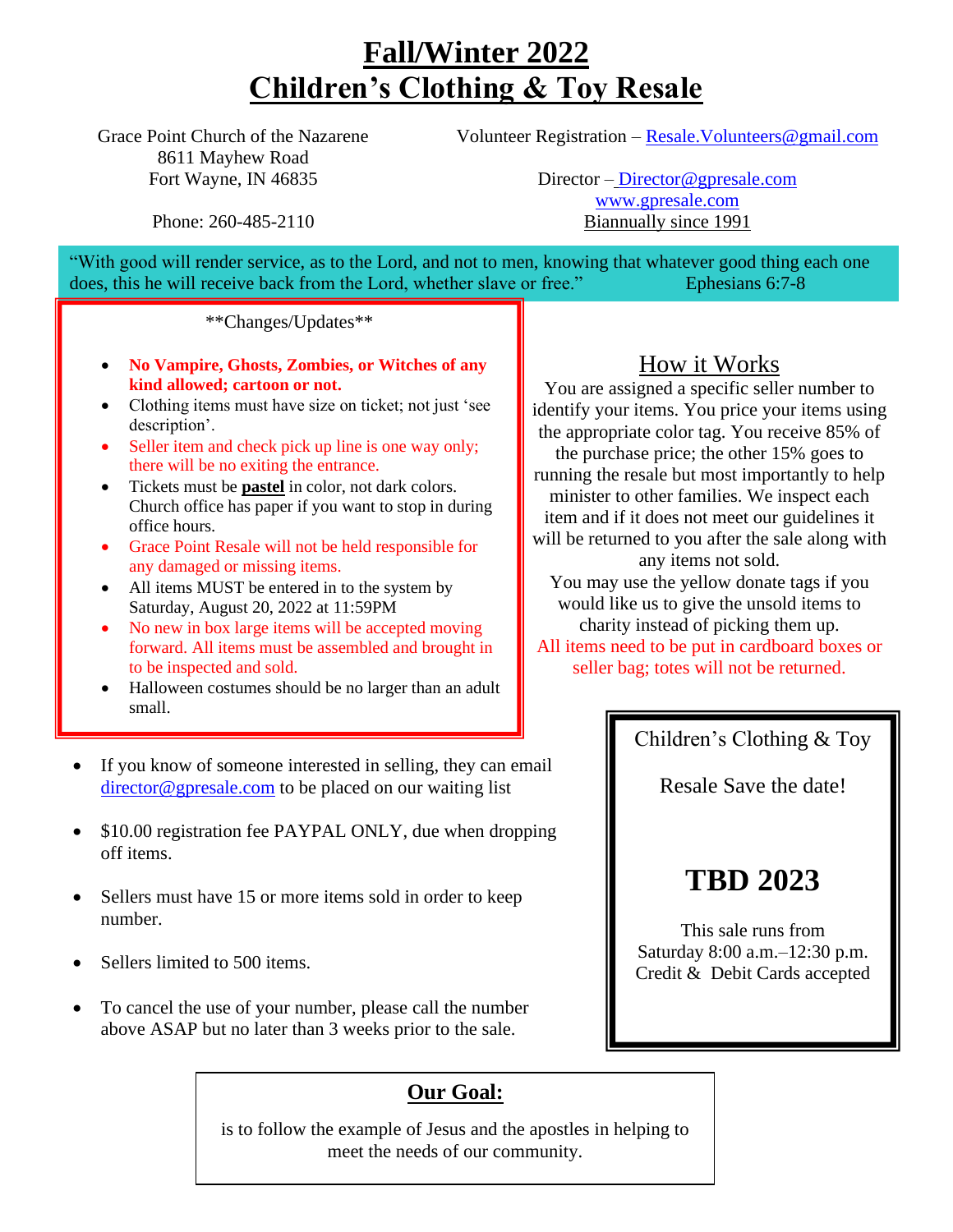# **PREPARING CLOTHES**

#### **1. Inspect & Clean**

#### **a. Smoke or Musty Odors are not accepted**

**b. Items are rejected if there are:** tears or holes, excessive pilling, thinning material, stains, or runs in tulle/lace, etc.

#### **2. Sort**

- **a. Correct Season for this Sale**
- **b. Boy or Girl**
- **c. Hanger Item or Fold for Table**
	- i. If storing items for the next sale, please protect them from animal hair and getting musty.

#### **3. Tag**

#### **a. Use correct pastel color tag:**

- i. **Yellow – Always** means **DONATE**
- **ii. Blue –** Sellers #1-50
- **iii. Pink –** Sellers #51-100
- iv. **Green –** Sellers #101-150
- **v. Purple –** Sellers #151-200
- **vi. White –** Sellers #201-250
- **vii. Salmon –** Sellers #251-300
- **viii. Donate items can either be on a yellow tag or you can mark any color tag with a black dot to indicate it is a donate item**

#### **b. Article Description –** allows us to match back to item if separated.

- **i. Boy/Girl –** must enter one
- **ii. Size –** must be number, **NOT S, M, L**; do not put in description field
- **iii. Price** 0.50 $\mathbb{C}$  increments, if Donate then mark appropriate box.
- **c.** If you make a mistake you MUST get a new tag, no corrections on tag allowed, item will be rejected.
- **d.** Attach tag with a safety pin on clothes, through "Grace Point Re-sale" at the top of the tag
- **e.** Pin item onto the items upper left shoulder side, this will be your right when looking at the item.
- **f. Hanging items** make sure the opening of the hook is facing the **left** as you look at the front of the item, check the acceptable and unacceptable list for hanging items
- **g. Suggested pricing is 15% of original price to maximize possibility of items selling**
- **h.** Items that CAN**NOT** be placed on hangers (and will be taken off): Pajamas
- **i.** Items that **MUST** be on hanger: Costumes and Jackets/Coats/Snow suits

| 56<br>Item 1                           | <b>Grace Point Resale</b><br>0-3 Months<br>$Clothing - Girls$ |  |
|----------------------------------------|---------------------------------------------------------------|--|
| <b>Pink Stripe Dress</b><br>$c/56$ i/1 |                                                               |  |
| (Bar Code)                             | \$1.50                                                        |  |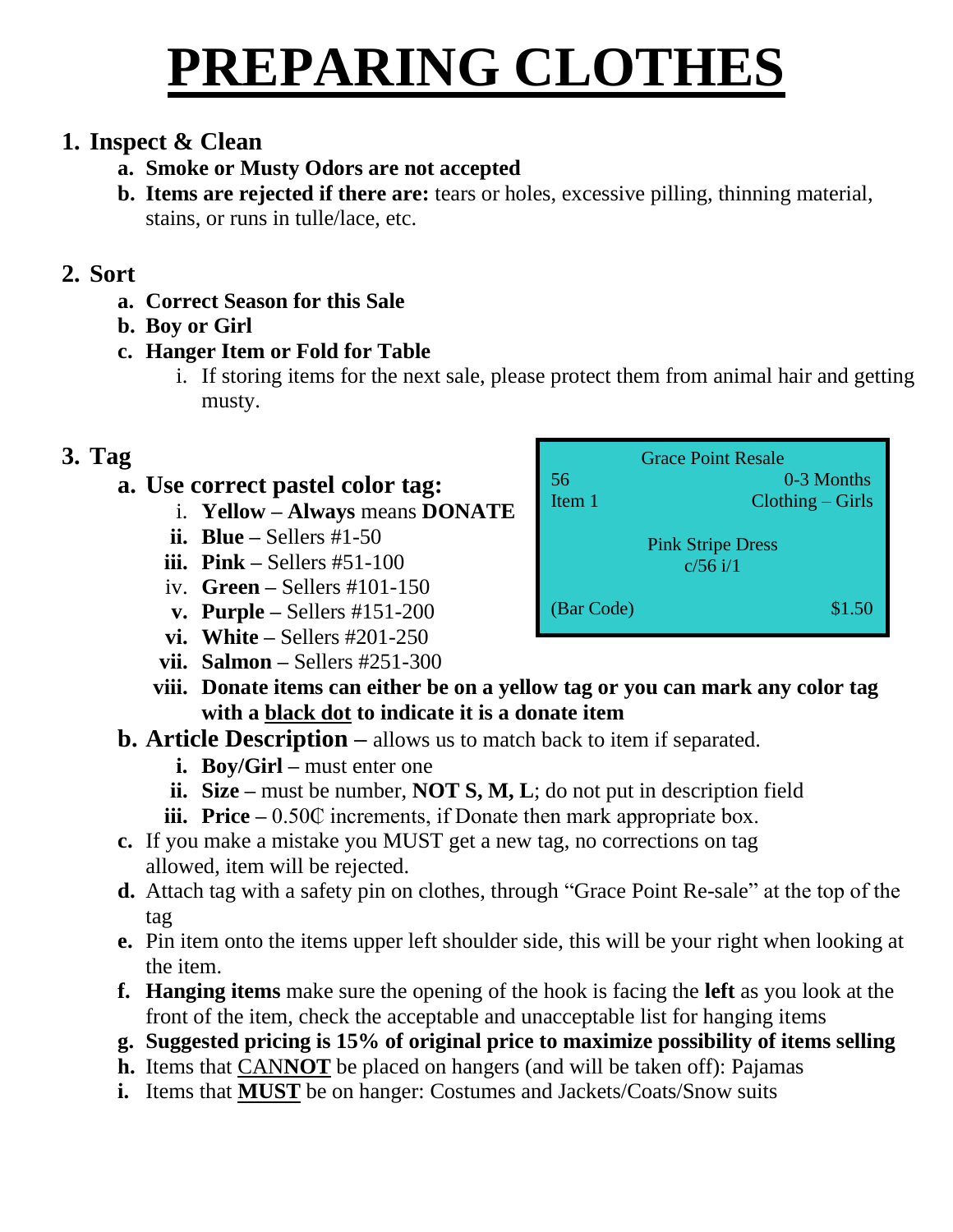## *Preparing Toys/Books/Movies/Puzzles*

#### **1. INSPECT and CLEAN**

- a. **Make sure it** is child oriented
- b. **Make sure it** works, must have working batteries
- c. **Make sure it** is in good condition, clean of all spills and dirt
- d. **Make sure it** has all its pieces, puzzles must have a picture of what it looks like

### 2. PACKAGE

- a. **Do NOT tape items closed so that we are unable to inspect them**
- b. Storage bags are the best way to package items
- c. Small pieces may be placed in a bag and taped to the item they go to, do not cover switches
- d. Bedding must be in a clear storage bag with tag taped inside, **do not tape bag shut as the items need to be removed to be Inspected** (see acceptable list for details about bedding and related items)
- e. Books: Individual books do not need to be in bags, only multiple books need to be bagged together
- f. Shoes must be in a zip lock bag **(not taped shut)** with a single piece of tape for the tag **INSIDE** of the bag
- g. Light bulbs must be in & working

#### **3. TAG**

- a. See previous page for basic information
- b. Difference on filling out tag, no need to circle boy or girl
- c. Tape tag inside storage bag, information facing out so it can be read
- d. If not using bag, tape tag to item (Try to use a flat surface such as a bike seat instead of the handle bars)

#### **4. LARGE TICKET PROCEDURE**

a. For items that do not fit easily into a shopping bag, please place two identical tickets on the large item with a single piece of tape (see picture on last page)

#### **We're picky on purpose**

**We know it can be frustrating to get items returned because it's a little worn, has a small stain, or something "minor", but we want to provide the best items we can.**

#### **Our Inspection Motto is this:**

**If we see it (stain, tear, etc.), we reject it (small or large)**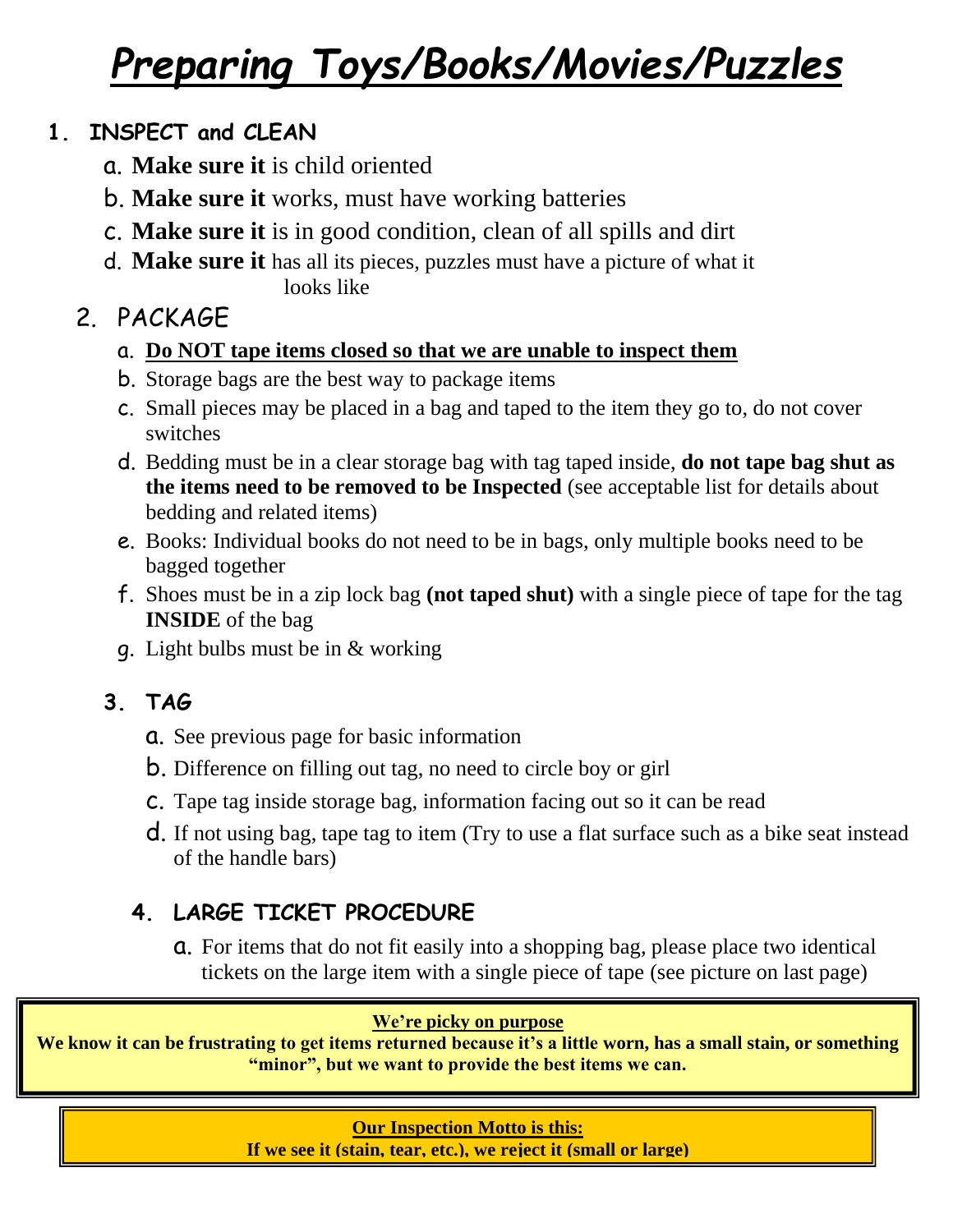# **Dropping off Items**

- Items must be brought on hangers, in laundry bag (one complimentary bag per seller) or in boxes (totes will not be returned) bag per seller) or in boxes (totes will not be returned)
- **Propert 1** returned, they are reused for sorting purposes) • Clothes and toys should be packed in separate boxes (boxes will not be
	- **Be sure to pick a drop off time**
	- Items are to be dropped off at Grace Point, follow the signs, the week of the resale during the following times only:

Sunday – 1:00 pm – 9:00 pm Monday  $-9:00$  am  $-1:00$ pm

- Make sure you sign in when you drop your items off
- This is also when you will pay your \$10.00 fee by paypal for next resale

o **Paypal only** – No Checks or cash is accepted

• When dropping off large items please do not leave until the item has been inspected

# **Picking up Items**

#### **Pick up time is 4:30 – 5:00pm the day of the sale**

- Items that do not sell or are not accepted are to be picked up after the sale
- You need to *bring your own box or basket* to carry your items, do not take the boxes we have them in as we need them for the next sale
- *Items not picked up by 5:00pm will be donated to charity*
- If your check is not picked up by 5:00pm it will be mailed to you on Monday

**Your Seller position can be revoked if these guidelines and goals are not followed. We reserve the right to return any items that we deem inappropriate for the sale. Grace Point Resale is not responsible for lost or stolen items. Sellers accept all risks associated with consigning at Grace Point Resale.**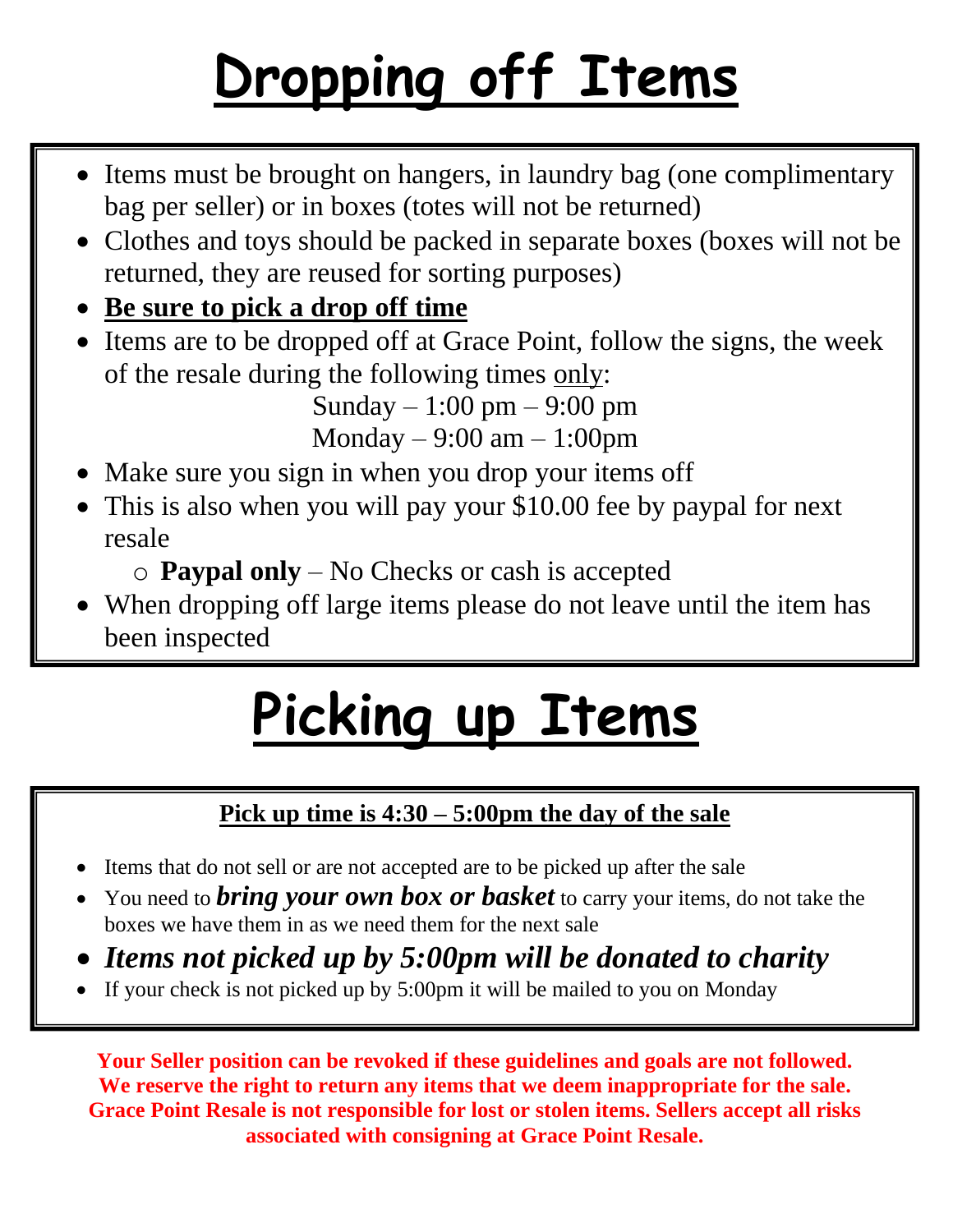### **Allowed in Both Sales**

\*Denim Jeans \*Hoodie/Sweatshirt \*Lounge Pants \*Comforter (alone) \*Toys \*Dresses & Suits \*Sneakers/Shoes (not Sandals) \*Baby Bedding, Furniture, and Equipment \*Solid Color Baby Onesies (at least 2 pinned together) \*Baby Onesie with graphics or writing may be sold individually \*Light Weight Sleep & Play \*Ties/Belts/Purses/Backpacks \*Children's Games/Puzzles/Books/DVDs \*Sporting Equipment (appropriate to Season) \*Decorative Pillows with a Comforter or Sheet Set \*Sweater Vests \*Hooded Towels \*Short Sleeve PJs paired with Shorts & Pants \* Dance/Gymnastics Outfits

### **Never Allowed**

| <i>*Toys w/o working batteries</i>                                                                | <i>*Car Seats</i>           |
|---------------------------------------------------------------------------------------------------|-----------------------------|
| *Jewelry unless attached to an outfit                                                             | <i>*Fabric Toys</i>         |
| * Electronic games with unacceptable themes                                                       | <i>*Swim Diapers</i>        |
| *Sippy/Regular Cups                                                                               | *Diaper Covers              |
| *Children Meal Toys                                                                               | *Cribs with drop down sides |
| <i>*NO</i> towels (except hooded towels)                                                          | <i>*Pacifiers</i>           |
| *Underwear (bras & boxers included)                                                               | *Bottles                    |
| *Hair bows, socks, & tights unless attached to an outfit                                          | <i>*</i> Teethers           |
| *Items that have been recalled or do not meet safety standard                                     | <i>*</i> Toothpaste         |
| *Stuffed animals, unless it performs an educational function                                      | <i><b>*Breast Pumps</b></i> |
| *DVDs that skip or do not play property                                                           | *VHS Movies                 |
| *Spoons, Forks, Knives, or Plates                                                                 | *Beach Towels               |
| *Shampoo, Conditioner, or Soap                                                                    |                             |
| *Workbooks or coloring books with marks                                                           |                             |
| *Cake Pans, Cake Pop Makers, Baby Bullet (or items related), or any other food related items (new |                             |
| or used)                                                                                          |                             |
| *Pokemon, Goosebumps, Harry Potter, Witches, Skull & Cross-bones, Golden Compass Series,          |                             |
| Twilight Series, Vampires, Zombies, or anything related to the cult, JoJo items including bows    |                             |
| *Items with rips, missing buttons, broken zippers, stains, odors, hair, excess pilling            |                             |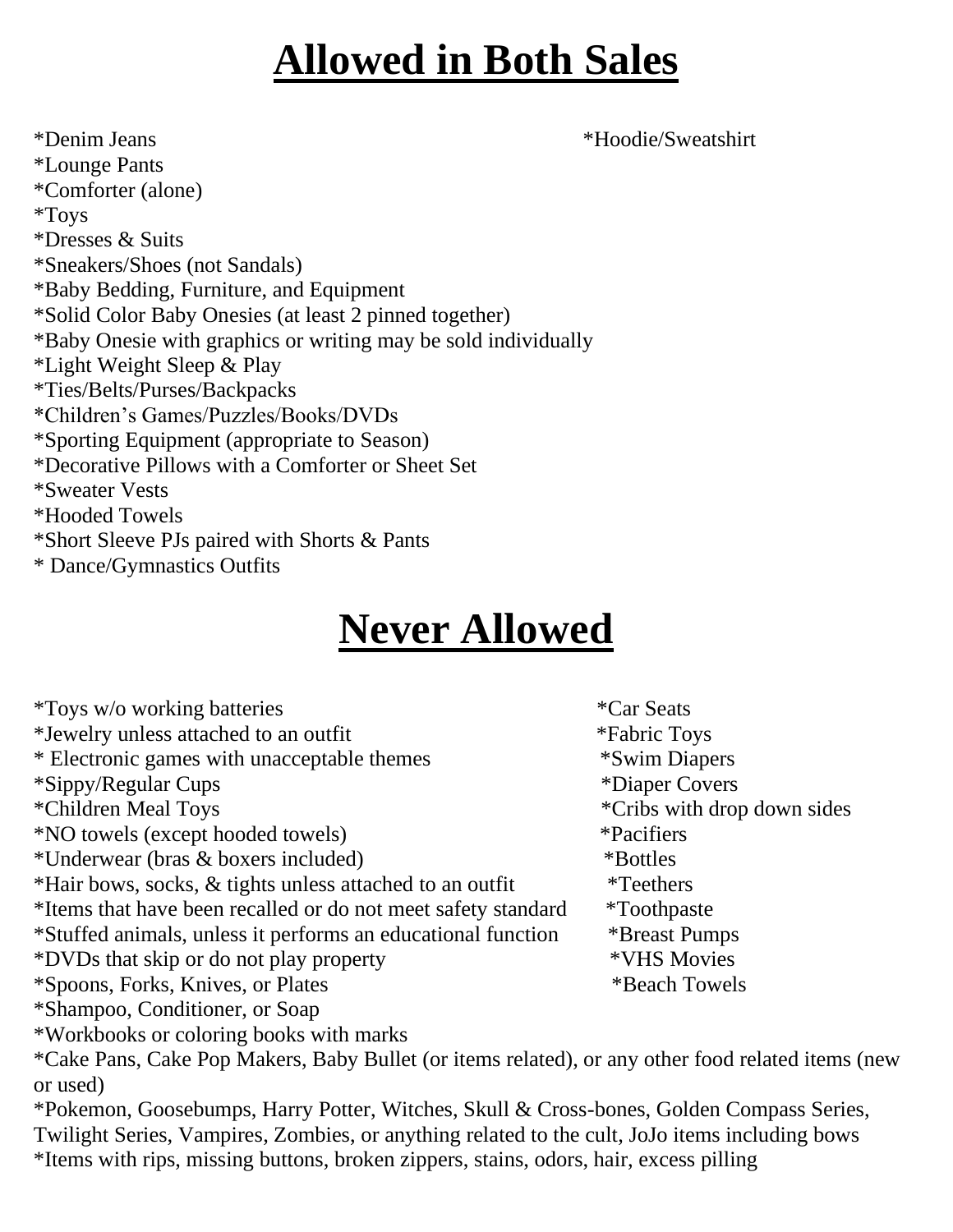Clothes Sizes: Girls Preemie – Jr 5, Boys: Preemie – 20 Shoes: Infant/Toddler 0-13, Adult Sizes: Girls through 8, Boys through 10

### **Spring Only**

- Shorts
- Sandals
- Easter Items
- Short Sleeve/Sleeveless Shirts
- Capri, Peddle Pushers, etc...
- Pants made of light material (like linen)
- Short Sleeve/Sleeveless Dresses
- Lightweight Jackets/ zip up Sweatshirts
- $\bullet$  4<sup>th</sup> of July themed items
- Shorts Overalls
- Rain Boots
- Water/Sand Toys

## **Fall Only**

- Long Sleeve Shirts
- Overalls
- Thick Car Seat Cover
- Full length Pants
- All Sweatshirts
- Sweaters
- Fleece
- Short Sleeve Shirts only if paired with pants/sweater
- Short Sleeve solid polo for school uniform
- Footie Pajamas/2 piece Long Pants Pajamas
- Jackets/Heavy Coats & Coats with winter lining
- Halloween/Thanksgiving/Christmas/Valentine's Day themed items even if short sleeves
- Halloween Costumes
- Snow Boots
- Ice Skates
- Mittens/Gloves/Hats/Scarves